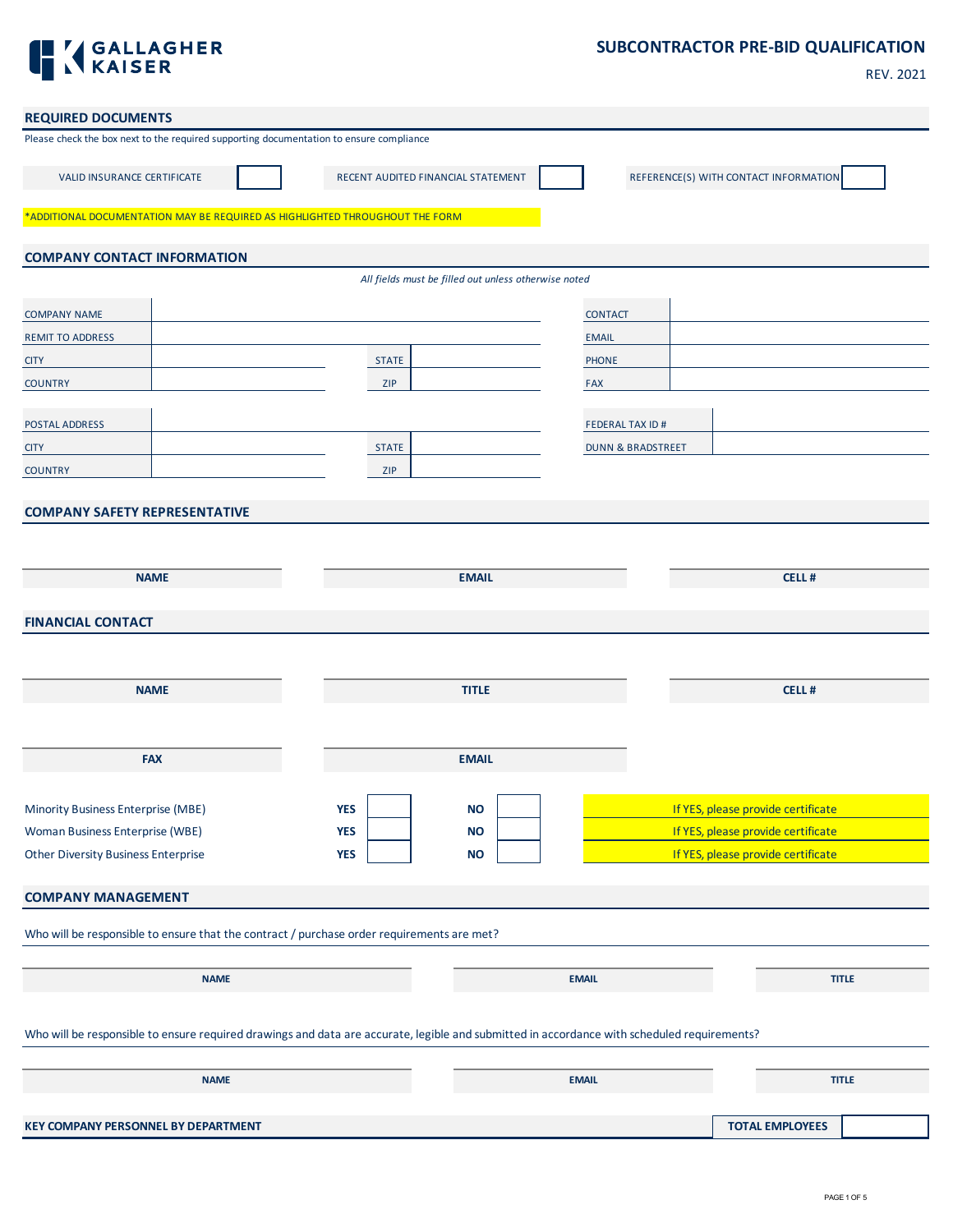| <b>DEPARTMENT CONTACTS</b>                                                                                                                                                                                                                                               |             |           |                                 |             | <b>EXPERIENCE</b>                                    |             |        |                    | <b>TOTAL BY DEPARTMENT</b> |  |
|--------------------------------------------------------------------------------------------------------------------------------------------------------------------------------------------------------------------------------------------------------------------------|-------------|-----------|---------------------------------|-------------|------------------------------------------------------|-------------|--------|--------------------|----------------------------|--|
| <b>Engineering Contact</b>                                                                                                                                                                                                                                               |             |           |                                 |             | Yrs. Experience                                      |             |        | Engineering        |                            |  |
| Research & Development Contact                                                                                                                                                                                                                                           |             |           |                                 |             | Yrs. Experience                                      |             |        | R&D                |                            |  |
| <b>Production Contact</b>                                                                                                                                                                                                                                                |             |           |                                 |             | Yrs. Experience                                      |             |        | Production         |                            |  |
| <b>Quality Control Contact</b>                                                                                                                                                                                                                                           |             |           |                                 |             | Yrs. Experience                                      |             |        | QC                 |                            |  |
| <b>Purchasing Contact</b>                                                                                                                                                                                                                                                |             |           |                                 |             | Yrs. Experience                                      |             |        | Purchasing         |                            |  |
| <b>Estimator (Quoting) Contact</b>                                                                                                                                                                                                                                       |             |           |                                 |             | Yrs. Experience                                      |             |        | <b>Estimating</b>  |                            |  |
| <b>Expeditor Contact</b>                                                                                                                                                                                                                                                 |             |           |                                 |             | Yrs. Experience                                      |             |        | Expediting         |                            |  |
| <b>Primary Sustainbility Contact</b>                                                                                                                                                                                                                                     |             |           |                                 |             | Yrs. Experience                                      |             |        | Environmental      |                            |  |
| Other                                                                                                                                                                                                                                                                    |             |           |                                 |             | Yrs. Experience                                      |             |        | Other              |                            |  |
|                                                                                                                                                                                                                                                                          |             |           |                                 |             |                                                      |             |        |                    |                            |  |
| <b>YES</b><br><b>UNION AFFILIATION</b><br><b>NO</b>                                                                                                                                                                                                                      |             |           | If YES, please list affiliation |             |                                                      |             |        | Contract Exp. Date |                            |  |
| Does your company maintain a documented training & development program (includes a needs assessment, identification of training needs)?                                                                                                                                  |             |           |                                 |             |                                                      |             |        | <b>YES</b>         | <b>NO</b>                  |  |
| Does this include contract employees?                                                                                                                                                                                                                                    |             |           |                                 |             |                                                      |             |        | <b>YES</b>         | <b>NO</b>                  |  |
|                                                                                                                                                                                                                                                                          |             |           |                                 |             |                                                      |             |        |                    |                            |  |
| <b>SAFETY</b>                                                                                                                                                                                                                                                            |             |           |                                 |             |                                                      |             |        |                    |                            |  |
|                                                                                                                                                                                                                                                                          |             |           |                                 |             |                                                      |             |        |                    |                            |  |
| Does your company have a written safety program?                                                                                                                                                                                                                         | <b>YES</b>  | <b>NO</b> |                                 |             | Is your company currently enrolled in ISNetworld?    |             |        | <b>YES</b>         | <b>NO</b>                  |  |
|                                                                                                                                                                                                                                                                          |             |           |                                 |             |                                                      |             |        |                    |                            |  |
| Has your company received an OSHA citation within the past three (3) years?                                                                                                                                                                                              |             |           |                                 |             |                                                      |             |        | <b>YES</b>         | <b>NO</b>                  |  |
| If YES, how many citations did your company receive in the three (3) year period?                                                                                                                                                                                        |             |           |                                 |             |                                                      |             |        |                    |                            |  |
| If YES, please describe the citations below:                                                                                                                                                                                                                             |             |           |                                 |             |                                                      |             |        |                    |                            |  |
|                                                                                                                                                                                                                                                                          |             |           |                                 |             |                                                      |             |        |                    |                            |  |
|                                                                                                                                                                                                                                                                          |             |           |                                 |             |                                                      |             |        |                    |                            |  |
|                                                                                                                                                                                                                                                                          |             |           |                                 |             |                                                      |             |        |                    |                            |  |
|                                                                                                                                                                                                                                                                          |             |           |                                 |             |                                                      |             |        |                    |                            |  |
| Complete the following for the last three (3) years                                                                                                                                                                                                                      | <b>YEAR</b> |           |                                 | <b>YEAR</b> |                                                      | <b>YEAR</b> |        |                    |                            |  |
| <b>Experience Modification Rate (EMR)</b>                                                                                                                                                                                                                                | <b>EMR</b>  |           |                                 | <b>EMR</b>  |                                                      | <b>EMR</b>  |        |                    |                            |  |
| Days Away Restricted or Transferred (DART)                                                                                                                                                                                                                               | <b>DART</b> |           |                                 | <b>DART</b> |                                                      | <b>DART</b> |        |                    |                            |  |
| Recordable Incident Rate (RIR)                                                                                                                                                                                                                                           | <b>RIR</b>  |           |                                 | <b>RIR</b>  |                                                      | <b>RIR</b>  |        |                    |                            |  |
| <b>TOTAL HOURS WORKED</b>                                                                                                                                                                                                                                                | <b>HRS</b>  |           |                                 | <b>HRS</b>  |                                                      | <b>HRS</b>  |        |                    |                            |  |
|                                                                                                                                                                                                                                                                          |             |           |                                 |             |                                                      |             |        |                    |                            |  |
| <b>CORPORATE SOCIAL RESPONSIBILITY (CSR)</b>                                                                                                                                                                                                                             |             |           |                                 |             |                                                      |             |        |                    |                            |  |
|                                                                                                                                                                                                                                                                          |             |           |                                 |             |                                                      |             |        |                    |                            |  |
| Is your company currently enrolled in EcoVadis?                                                                                                                                                                                                                          | YES         | <b>NO</b> |                                 |             | If YES, what is your current score?                  |             |        |                    |                            |  |
|                                                                                                                                                                                                                                                                          |             |           |                                 |             |                                                      |             |        |                    |                            |  |
| Has your company established carbon neutrality goals?                                                                                                                                                                                                                    | <b>YES</b>  | <b>NO</b> |                                 |             | If YES, what are your goals?                         |             |        |                    |                            |  |
|                                                                                                                                                                                                                                                                          |             |           |                                 |             |                                                      |             |        |                    |                            |  |
| Does your company have a documented policy declaring zero tolerance for harassment or discriminatory behaviors of any kind as it pertains to gender,<br>color, race, national origin, religion, sexual orientation, age, veteran status, disability, or gender identity? |             |           |                                 |             |                                                      |             |        | <b>YES</b>         | <b>NO</b>                  |  |
|                                                                                                                                                                                                                                                                          |             |           |                                 |             |                                                      |             |        |                    |                            |  |
| Does your company have a declaration that prohibits child, slave, prisoner or forced or involuntary labor of any kind?                                                                                                                                                   |             |           |                                 |             |                                                      |             |        | <b>YES</b>         | <b>NO</b>                  |  |
|                                                                                                                                                                                                                                                                          |             |           |                                 |             |                                                      |             |        |                    |                            |  |
| <b>QUALITY / ENVIRONMENTAL SYSTEM</b>                                                                                                                                                                                                                                    |             |           |                                 |             |                                                      |             |        |                    |                            |  |
|                                                                                                                                                                                                                                                                          |             |           |                                 |             | Please check the applicable certificate registration |             |        |                    |                            |  |
| ISO 9001/2019                                                                                                                                                                                                                                                            | ISO 14001   |           |                                 |             | TS16949                                              |             | AS9000 |                    | MIL #                      |  |
|                                                                                                                                                                                                                                                                          |             |           |                                 |             |                                                      |             |        |                    |                            |  |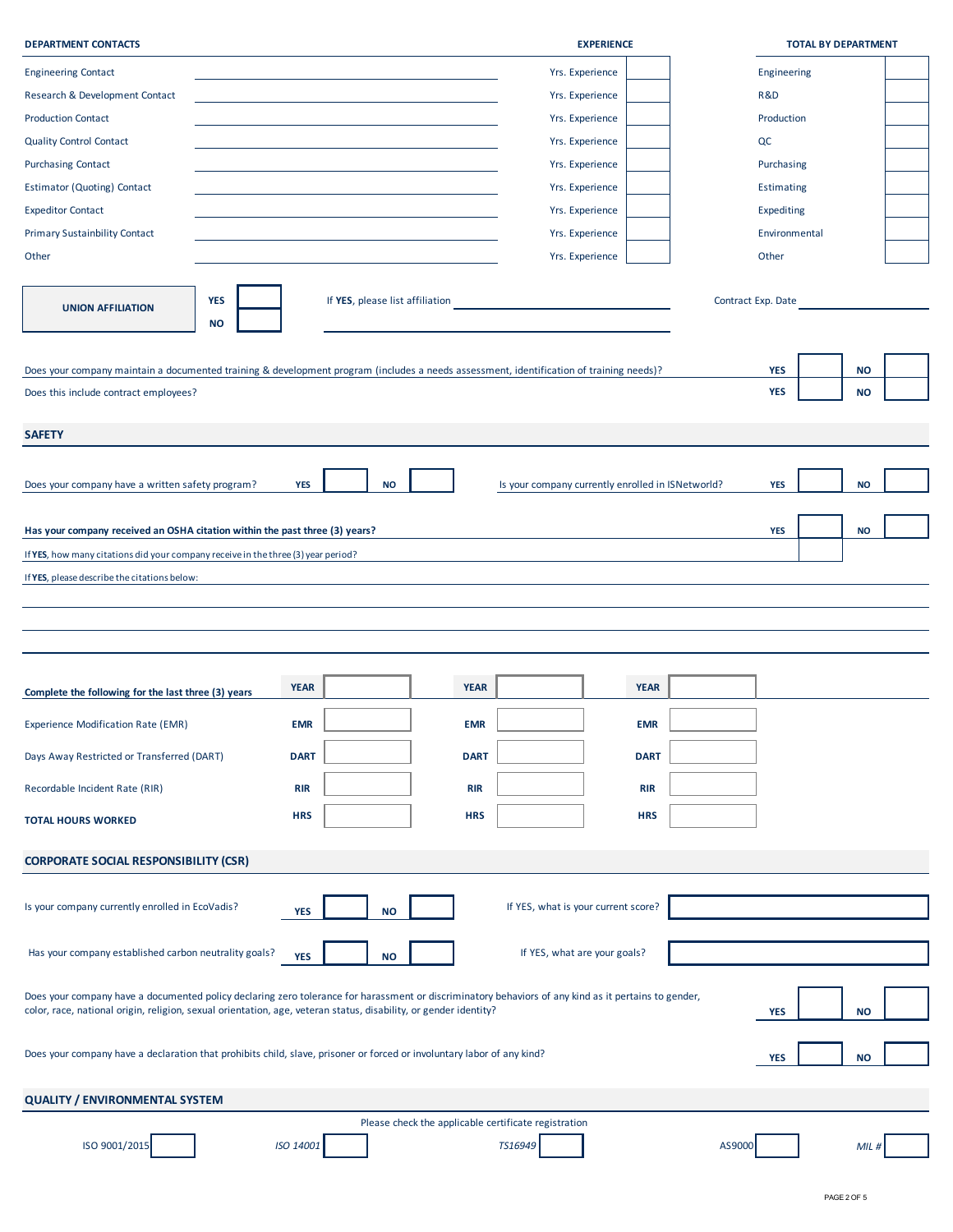| Does your company have a quality system manual?                                                                                        |                                                                                                                                                       | <b>YES</b>                         | <b>NO</b>                                                                      | If YES, when was it last updated? |                                                  |           |  |
|----------------------------------------------------------------------------------------------------------------------------------------|-------------------------------------------------------------------------------------------------------------------------------------------------------|------------------------------------|--------------------------------------------------------------------------------|-----------------------------------|--------------------------------------------------|-----------|--|
| Are you using an Advance Product Quality Planning (APQP) process?                                                                      |                                                                                                                                                       | <b>YES</b>                         | <b>NO</b>                                                                      |                                   |                                                  |           |  |
| How will you inform GK of a problem?                                                                                                   |                                                                                                                                                       |                                    |                                                                                |                                   |                                                  |           |  |
|                                                                                                                                        |                                                                                                                                                       |                                    |                                                                                |                                   |                                                  |           |  |
| Does your company have a corrective action system?                                                                                     |                                                                                                                                                       |                                    |                                                                                |                                   | <b>YES</b>                                       | <b>NO</b> |  |
|                                                                                                                                        |                                                                                                                                                       |                                    |                                                                                |                                   | <b>YES</b>                                       | <b>NO</b> |  |
| Does your corrective action system follow the 8D, 7step, or similar problem solving method? (If NO, provide GK a copy of your process) |                                                                                                                                                       |                                    |                                                                                |                                   |                                                  |           |  |
| Do you have documented procedures for handling, storage, packaging, preservation, and delivery of product?<br><b>YES</b>               |                                                                                                                                                       |                                    |                                                                                |                                   |                                                  |           |  |
| <b>Explanation:</b>                                                                                                                    |                                                                                                                                                       |                                    |                                                                                |                                   |                                                  |           |  |
|                                                                                                                                        |                                                                                                                                                       |                                    |                                                                                |                                   |                                                  |           |  |
|                                                                                                                                        | Do you have a system in place to ensure that products that do not conform to specific requirements are prevented from unintended use or installation? |                                    |                                                                                |                                   | <b>YES</b>                                       | <b>NO</b> |  |
| Explanation:                                                                                                                           |                                                                                                                                                       |                                    |                                                                                |                                   |                                                  |           |  |
|                                                                                                                                        | Do you establish and maintain documented processes to control all documents and data that relate to customer requirements (i.e. customer drawings)?   |                                    |                                                                                |                                   | <b>YES</b>                                       | <b>NO</b> |  |
| <b>Explanation:</b>                                                                                                                    |                                                                                                                                                       |                                    |                                                                                |                                   |                                                  |           |  |
|                                                                                                                                        |                                                                                                                                                       |                                    |                                                                                |                                   |                                                  |           |  |
|                                                                                                                                        | Do you use a mistake proofing methodology in your corrective and preventive action process?                                                           |                                    |                                                                                |                                   | <b>YES</b>                                       | <b>NO</b> |  |
| Explanation:                                                                                                                           |                                                                                                                                                       |                                    |                                                                                |                                   |                                                  |           |  |
|                                                                                                                                        | Do you have a documented quality policy that is understood, implemented, and maintained at all levels of your organization?                           |                                    |                                                                                |                                   | <b>YES</b>                                       | <b>NO</b> |  |
| Explanation:                                                                                                                           |                                                                                                                                                       |                                    |                                                                                |                                   |                                                  |           |  |
|                                                                                                                                        |                                                                                                                                                       |                                    |                                                                                |                                   |                                                  |           |  |
| <b>FINANCIAL REVIEW</b>                                                                                                                |                                                                                                                                                       |                                    |                                                                                |                                   |                                                  |           |  |
|                                                                                                                                        | This information is required whether publicly or privately held. Failure to provide this information may prevent you from becoming pre-qualified.     |                                    |                                                                                |                                   |                                                  |           |  |
| <b>2Yr Previous</b><br><b>Previous Yr</b>                                                                                              | <b>Current Yr</b>                                                                                                                                     | <b>Current / Forecast</b>          | <b>Description</b><br><b>Net Equity Position</b>                               |                                   | <b>Comments</b>                                  |           |  |
|                                                                                                                                        |                                                                                                                                                       |                                    | <b>Cash Position</b>                                                           |                                   |                                                  |           |  |
|                                                                                                                                        |                                                                                                                                                       |                                    | <b>Borrowings Outstanding</b>                                                  |                                   |                                                  |           |  |
|                                                                                                                                        |                                                                                                                                                       |                                    | <b>Current Borrowing Excess Capacity</b>                                       |                                   |                                                  |           |  |
|                                                                                                                                        |                                                                                                                                                       |                                    | Borrowing Restrictions / Covenants<br><b>Annual Revenues</b>                   |                                   |                                                  |           |  |
|                                                                                                                                        |                                                                                                                                                       |                                    | <b>Customer Base and Changes</b>                                               |                                   |                                                  |           |  |
|                                                                                                                                        |                                                                                                                                                       |                                    | <b>Lawsuits Pending</b>                                                        |                                   |                                                  |           |  |
|                                                                                                                                        |                                                                                                                                                       |                                    | Other                                                                          |                                   |                                                  |           |  |
| <b>Maximum Bondability</b>                                                                                                             |                                                                                                                                                       |                                    | <b>Overhead Rate</b>                                                           |                                   |                                                  |           |  |
| <b>FACILITIES / CAPACITY</b>                                                                                                           |                                                                                                                                                       |                                    |                                                                                |                                   |                                                  |           |  |
|                                                                                                                                        |                                                                                                                                                       |                                    |                                                                                |                                   |                                                  |           |  |
| <b>Total Plant Square Footage</b>                                                                                                      |                                                                                                                                                       | <b>Total Office Square Footage</b> |                                                                                | Total # of Facilities             |                                                  |           |  |
| <b>Plant Crane Capacity</b>                                                                                                            |                                                                                                                                                       | Hook to Floor Dimension            |                                                                                |                                   |                                                  |           |  |
| Current production capacity                                                                                                            | %                                                                                                                                                     |                                    | Is there availability of resources on short notice to assure on time delivery? |                                   | <b>YES</b>                                       | NO        |  |
|                                                                                                                                        |                                                                                                                                                       |                                    |                                                                                |                                   |                                                  |           |  |
| Do you perform a capacity review for a short, medium and long term?                                                                    |                                                                                                                                                       |                                    |                                                                                |                                   | <b>YES</b><br>If YES, please attach copy of plan | <b>NO</b> |  |
| If YES, please explain the review process:                                                                                             |                                                                                                                                                       |                                    |                                                                                |                                   |                                                  |           |  |
|                                                                                                                                        |                                                                                                                                                       |                                    |                                                                                |                                   |                                                  |           |  |
|                                                                                                                                        | If NO, explain how you can ensure adequate capacity to support GK requirements:                                                                       |                                    |                                                                                |                                   |                                                  |           |  |
|                                                                                                                                        |                                                                                                                                                       |                                    |                                                                                |                                   |                                                  |           |  |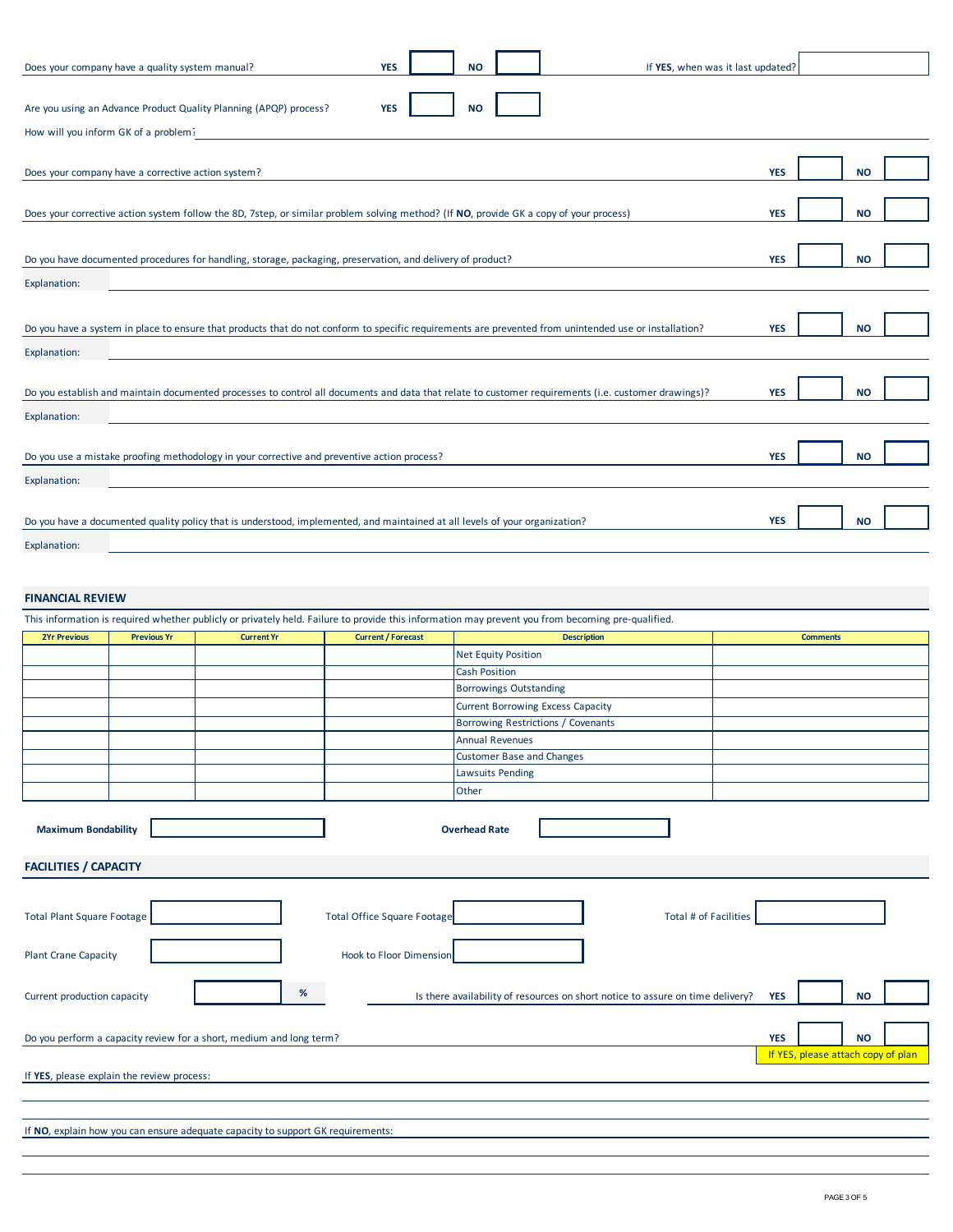| Please use the space below to list current automation (machinery & equipment)                                                         |                   |  |                                                          |            |  |           |  |  |
|---------------------------------------------------------------------------------------------------------------------------------------|-------------------|--|----------------------------------------------------------|------------|--|-----------|--|--|
|                                                                                                                                       |                   |  |                                                          |            |  |           |  |  |
|                                                                                                                                       |                   |  |                                                          |            |  |           |  |  |
|                                                                                                                                       |                   |  |                                                          |            |  |           |  |  |
| <b>WORK SCHEDULE</b>                                                                                                                  |                   |  |                                                          |            |  |           |  |  |
|                                                                                                                                       |                   |  |                                                          |            |  |           |  |  |
| <b>CURRENT LABOR CAPACITY</b>                                                                                                         |                   |  |                                                          |            |  |           |  |  |
| <b>STD HOURS</b>                                                                                                                      | <b>STD SHIFTS</b> |  | <b>WORK WEEK</b>                                         |            |  |           |  |  |
| PROJECTED LABOR CAPACITY FOR THIS PROJECT (IF PROJECT SPECIFIC)                                                                       |                   |  |                                                          |            |  |           |  |  |
| <b>HOURS</b>                                                                                                                          | <b>SHIFTS</b>     |  | <b>WORK WEEK</b>                                         |            |  |           |  |  |
|                                                                                                                                       |                   |  |                                                          |            |  |           |  |  |
| PLANNING / SCHEDULING ABILITIES                                                                                                       |                   |  |                                                          |            |  |           |  |  |
|                                                                                                                                       |                   |  |                                                          |            |  |           |  |  |
| Production planning tool(s) utilized:                                                                                                 |                   |  | What scheduling software do you utilize?                 |            |  |           |  |  |
|                                                                                                                                       |                   |  |                                                          |            |  |           |  |  |
| Do you have a material planning system?<br>YES                                                                                        | <b>NO</b>         |  | Do changes to orders automatically place orders on hold? | <b>YES</b> |  | <b>NO</b> |  |  |
| Do you utilize barcode labeling equipment?<br><b>YES</b>                                                                              | <b>NO</b>         |  | Do you inventory critical material and/or components?    | <b>YES</b> |  | <b>NO</b> |  |  |
|                                                                                                                                       |                   |  |                                                          |            |  |           |  |  |
| Do you schedule, track and/or document all activities from order entry through manufacturing to shipping?                             |                   |  |                                                          |            |  |           |  |  |
| If YES, please supply GK with your documented process flow                                                                            |                   |  |                                                          |            |  |           |  |  |
| <b>EQUIPMENT</b>                                                                                                                      |                   |  |                                                          |            |  |           |  |  |
|                                                                                                                                       |                   |  |                                                          |            |  |           |  |  |
| Do you have a scheduled preventive maintenance program?                                                                               |                   |  |                                                          | <b>YES</b> |  | <b>NO</b> |  |  |
| If YES, please provide a brief description of the program:                                                                            |                   |  |                                                          |            |  |           |  |  |
|                                                                                                                                       |                   |  |                                                          |            |  |           |  |  |
| Is all machinery / equipment checked and or serviceable prior to startup and are the machine setting parameters defined and followed? |                   |  |                                                          | <b>YES</b> |  | NO        |  |  |
| Explain:                                                                                                                              |                   |  |                                                          |            |  |           |  |  |
|                                                                                                                                       |                   |  |                                                          |            |  |           |  |  |
| <b>INSPECTION / VALIDATION</b>                                                                                                        |                   |  |                                                          |            |  |           |  |  |
| List the inspection equipment and standard inspection methods you will be using:                                                      |                   |  |                                                          |            |  |           |  |  |
|                                                                                                                                       |                   |  |                                                          |            |  |           |  |  |
|                                                                                                                                       |                   |  |                                                          |            |  |           |  |  |
| What is your plan for documenting product validation and buy-off prior to shipment?                                                   |                   |  |                                                          |            |  |           |  |  |
|                                                                                                                                       |                   |  |                                                          |            |  |           |  |  |
|                                                                                                                                       |                   |  |                                                          |            |  |           |  |  |
| Do you retain records of this validation?<br>If YES, for how long?                                                                    |                   |  | <b>YES</b>                                               |            |  | <b>NO</b> |  |  |
|                                                                                                                                       |                   |  |                                                          |            |  |           |  |  |
| Is there an effective system for lot traceability?                                                                                    |                   |  | <b>YES</b>                                               |            |  | <b>NO</b> |  |  |
| Explanation:                                                                                                                          |                   |  |                                                          |            |  |           |  |  |
| Is date stamping utilized?                                                                                                            |                   |  | <b>YES</b>                                               |            |  | <b>NO</b> |  |  |
| Explanation:                                                                                                                          |                   |  |                                                          |            |  |           |  |  |